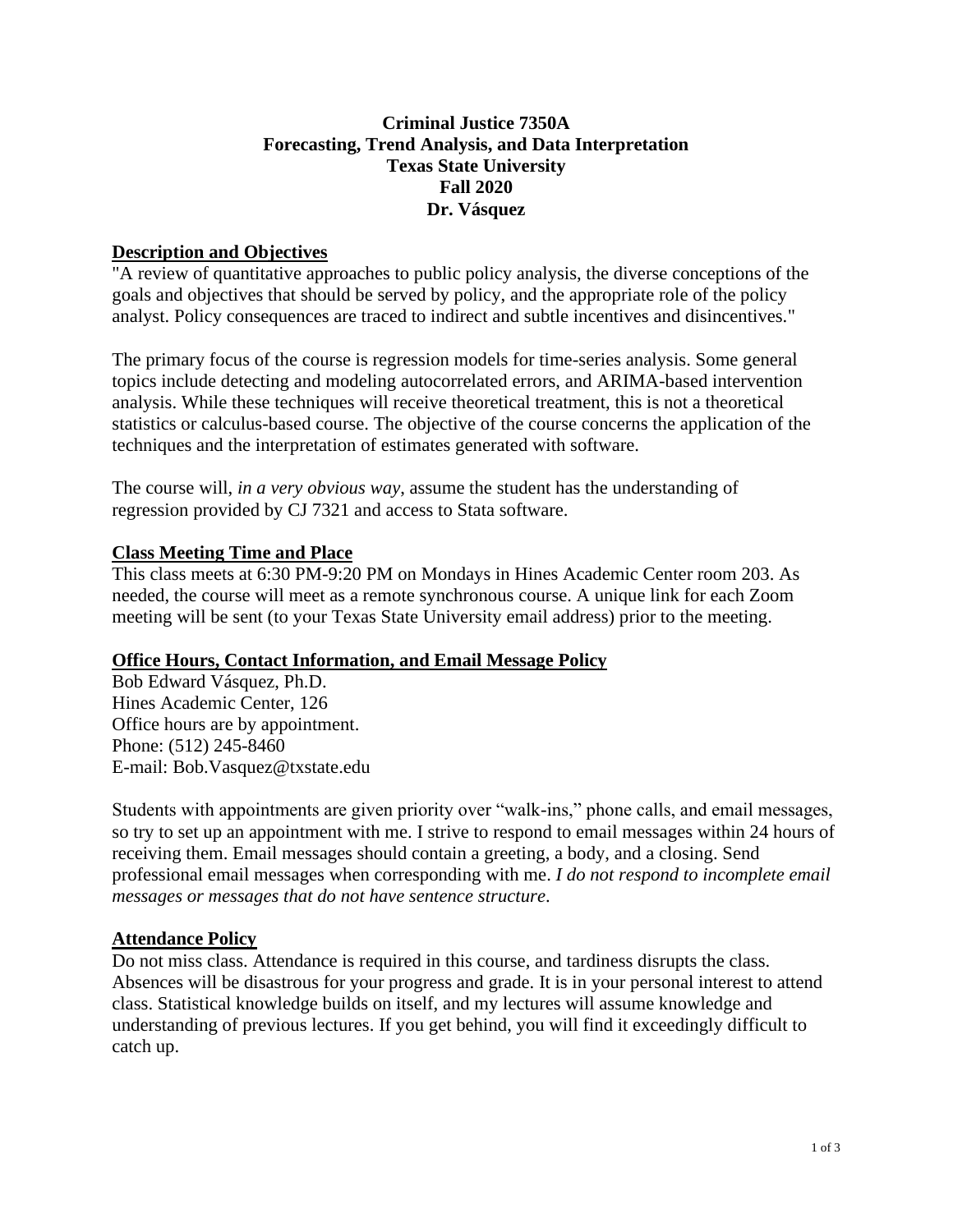Students should be mentally present too, a reason why there is no use of mobile phones or other such devices or distractions during class. Students should expect to take extensive notes during lecture.

*\*\* I do not provide lecture notes to students. I do not provide make-up lectures for absent students***.** *I do not allow any audio or visual recordings of my lectures.*

## **Text and Materials**

The following textbooks are required. Articles for the course will be uploaded on Canvas as needed. You will also need a three-ringed hard-covered binder, plenty of paper, a writing instrument, and a scientific calculator. *Mobile phone calculators are not sufficient*. A graphing calculator is not needed, however. Bring all materials to every class.

Enders, Walter. (2015). *Applied Econometric Time Series* (4th Edition), Wiley, ISBN: 1118808568

David McDowall, Richard McCleary, Bradley J. Bartos (2019). *Interrupted Time Series Analysis*. Oxford University Press. ISBN: 0190943955

## **Exams, Grading, and Late Work**

There will be three equal-weight exams over the span of the semester. Exams are take-home assignments due *approximately* one week after they are assigned.

| Exam I  | $= 1/3$ of grade          | Assigned October 5, 2020                   |
|---------|---------------------------|--------------------------------------------|
| Exam II |                           | $= 1/3$ of grade Assigned November 9, 2020 |
|         | Exam III $= 1/3$ of grade | Assigned December 2, 2020                  |

\*\*Late work is not accepted.\*\* If the assignment is not in my hands on or before the time it is due, the assignment is late. Assignments are due at the beginning of class.

## **Students with Special Needs**

If you are a student with a disability who will require an accommodation(s) to participate in this course, please contact me as soon as possible. You will be asked to provide documentation from the Office of Disability Services. Failure to contact me in a timely manner may delay your accommodations.

## **Academic Dishonesty**

It is expected that students do their own work in my class. This is a University-wide expectation, and academic penalties exist for violating the Honor Code Policy, which I provide below.

## **Texas State University Honor Code**

As members of a community dedicated to learning, inquiry, and creation, the students, faculty, and administration of our University live by the principles in this Honor Code. These principles require all members of this community to be conscientious, respectful, and honest.

WE ARE CONSCIENTIOUS. We complete our work on time and make every effort to do it right. We come to class and meetings prepared and are willing to demonstrate it. We hold ourselves to doing what is required, embrace rigor, and shun mediocrity, special requests, and excuses.